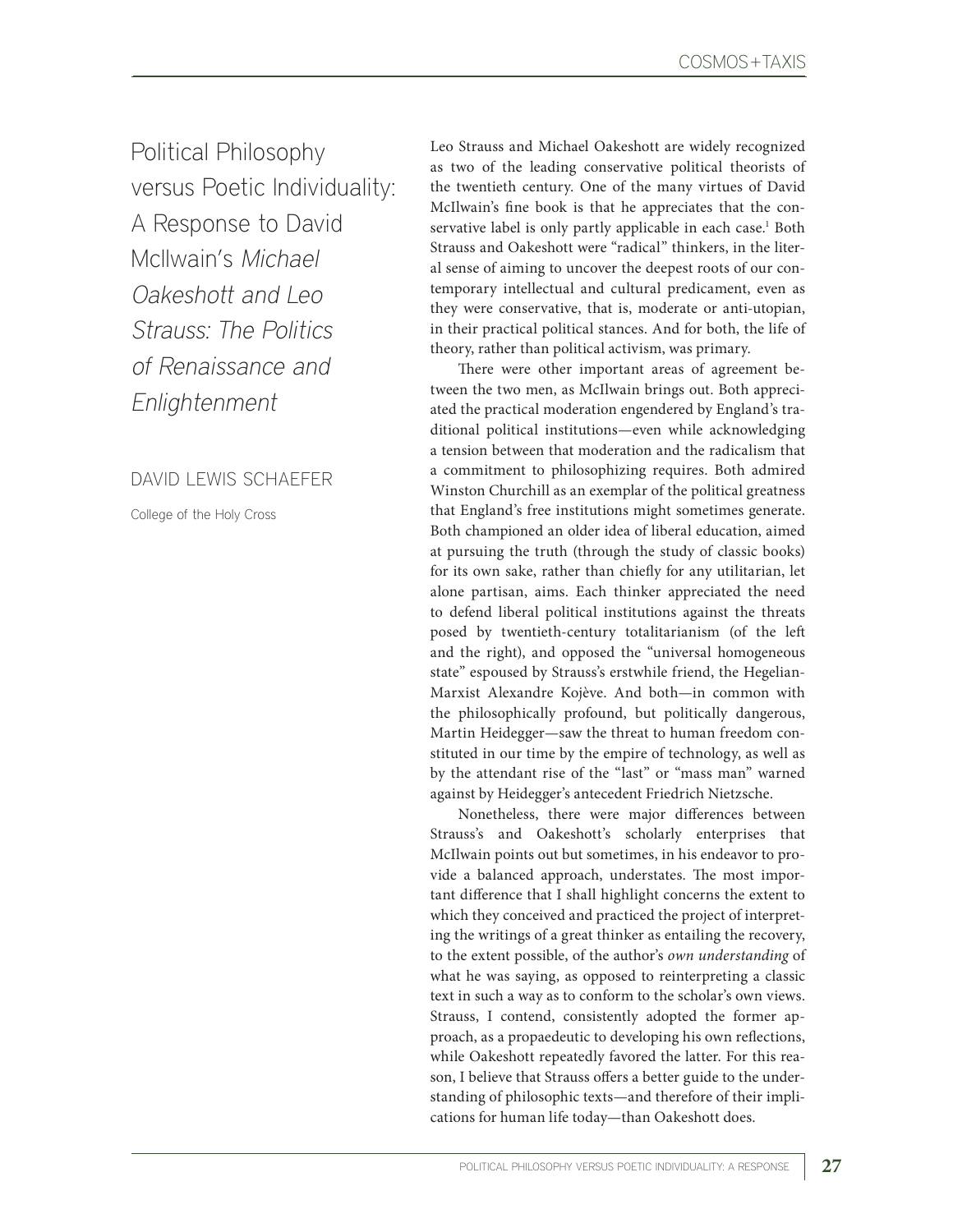# OAKESHOTT ON HOBBES

I shall demonstrate this point first by focusing on key aspects of Oakeshott's interpretation of the writings of Thomas Hobbes, the thinker with whom he was most closely identified. It should be noted, at the outset, that the initial published encounter between Oakeshott and Strauss was an extremely generous, and largely favorable, review that Oakeshott wrote of the first book by Strauss to have been published in English, *The Political Philosophy of Hobbes* (Oakeshott 1937; Strauss 1936). But the focus of that review was chiefly on Strauss's contention that Hobbes's political philosophy was based on his observation and study of human nature (including the study of history, most importantly Thucydides' *History,* which he had translated), rather than (as the then-regnant scholarly consensus held) on the materialistic physics he set forth in other writings. While questioning the evidentiary basis of Strauss's interpretation, Oakeshott appeared open to it. Only briefly in the review did Oakeshott allude to what would become a major element of his own subsequent Hobbes studies, the claim that Hobbes was more indebted to the "Stoic-Christian tradition," and hence less fully a revolutionary thinker, than Strauss maintained (Oakeshott 1937, p. 144). As McIlwain points out, in his next treatment of Hobbes's thought, which became the chapter on "The Crisis of Modern Natural Right" in his 1953 book *Natural Right and History,* Strauss appears to respond to Oakeshott's position (without naming him), when citing the view of "present-day scholars" who question Hobbes's originality, some even "com[ing] close to suggesting that he was one of the last Schoolmen" (Strauss 1953, p. 167). In that chapter Strauss aims to elaborate the authentically novel, transformative character of Hobbes's teaching.

It is somewhat curious, in view of what McIlwain terms Oakeshott's "later emphasis on the continuities of Hobbes's thought" with that of his predecessors, to note that only two years prior to his review of Strauss's book, Oakeshott, in a 1935 survey of recent Hobbes studies, had warned against the "danger" of the "at least, semi-medieval portrait" that they offered of Hobbes's thought, since there could be "no doubt that Hobbes's writings do represent a profound revolution in European thought, . . . [and] that he was one of the most original of philosophers" (p. 110, n. 14, citing Oakeshott 2007). In other words, in the period when he published his Strauss review, McIlwain's own fundamental position was not far from Strauss's own. By contrast, in his 1960 essay on "The Moral Life in the Writings of Thomas Hobbes," as McIlwain points out, Oakeshott adopted a reading that "was almost diametrically opposed to Strauss's" emphasis on Hobbes's condemnation of pride, embodying "the war-avoidant attitude of the bourgeoisie," and providing the decisive ground for Locke's more prudent presentation of the grounds of modern liberal society (p. 89).

In contrast to Strauss, Oakeshott went so far as to "trac[e] Hobbes's conception of pride to Augustine," who "had distinguished between the just pride in emulation of God" and "the vainglorious pride born of contention with God." (This despite the fact, I note, that in Chapter 15 of *Leviathan* Hobbes specifically identifies pride as a violation of the ninth "law of nature" aimed at promoting peace, since it tends to weaken people's disposition to obey established authority, while in no way limiting his condemnation to its "vainglorious" form.) McIlwain suggests that the change in McIlwain's emphasis "may have been partly a reaction to Strauss's privileging" of Hobbes's break with earlier thought (p. 89 and 110 n. 14; Oakeshott 1975, p. 123).<sup>2</sup> But more fundamentally, as McIlwain observes, Oakeshott "wished to recall liberal modernity to a foundation of magnanimous pride and Renaissance individuality," believing that the "rediscovery" of that foundation would provide conditions whereby society's "lions," that is, "those citizens who were capable of a rich inner life of high sensibility and adventurous self-expression" (such as he himself evidently aspired to achieve) would "come to predominate" and "set the pattern" of many "public practices" (p. 108).

 In further pursuit of his enterprise of turning Hobbes's timid, egalitarian, acquisitive human being into one guided by a spirit of aristocratic liberalism, Oakeshott redescribes the fundamental passion that Hobbes makes the foundation of obedience to civil authority, the fear of violent death, as a fear of "dishonourable" or "shameful" death (Oakeshott 1991, pp. 306, 343), a qualification that Hobbes nowhere adds.<sup>3</sup> In that connection, whereas Hobbes states that in motivating men to obey the "covenant" obliging them to obey a sovereign, the fear of punishment is the passion to be reckoned on, since the alternative, "pride"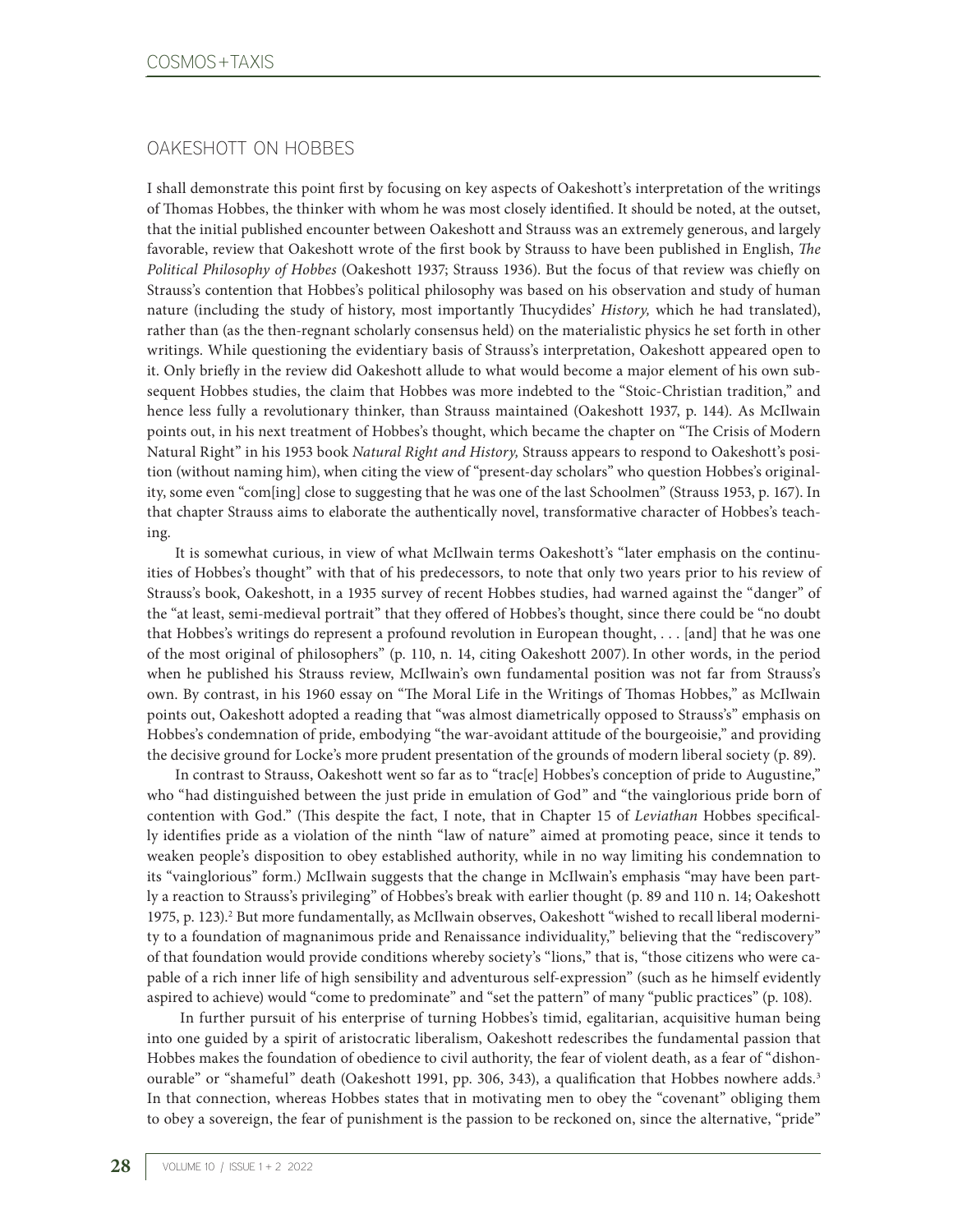in keeping one's word, is "a generosity too rare to be presumed on," given most men's inclination to pursue "wealth, command, or sensual pleasure" (Hobbes 1994, pp. 87-88), Oakeshott, as McIlwain points out, "seized on some relatively secondary points" in *Leviathan* that he maintained "gestured toward a crucial but deliberately understated role for the noble character" in the original "establishment of the contract" by which men are obliged to civil obedience, notably Hobbes's reference to the source of the "relish of Justice" lying in "a certain Noblenesse or Gallantnesse of courage, (*rarely found*), by which a man scorns to be beholden for the contentment of his life, to fraud, or breach of promise" (p. 106; Hobbes 1994, ch. 15 [my emphasis]; Oakeshott 1991, p. 350).

But aside from Hobbes's explicit denial that such nobility is commonly found, the issue of whether noble individuals might have initiated the social contract is quite beside the point. As McIlwain acknowledges (p. 105), "Hobbes had not lingered over the details of how a covenant of mutually authorized wills might actually be achieved in the state of nature," precisely because (I observe) he *denies* historicity to that condition as a universal situation (Hobbes 1994, ch. 13, p. 77), and therefore has no need to explain how a social contract could have been agreed to in it. Just as the state of nature is simply a hypothesis designed to illustrate *why* government is needed (by imagining a bare-bones situation without any artificial restraints on our conduct) and what its true purpose must be (to protect us from the consequences of anarchy), the notion of a contract is meant as an intellectually explanatory hypothesis, not a historical account.

Yet in order to avoid the consequences that Hobbes demonstrated to follow from his account of the state of nature, Oakeshott found himself compelled to espouse an interpretation that as McIlwain acknowledges will "appear overly ingenious, if not disingenuous," except to those who assume that Hobbes (for unexplained reasons) stated it "esoterically" (p. 106). In his wish to restore "liberal modernity" to what he wished to see as its true foundation in "magnanimous pride and Renaissance individuality," in an epoch (our own) "in which liberal society had declined into narrow-hearted acquisitiveness" (p. 108), Oakeshott not only took unjustifiable liberties with Hobbes's text, but came to dismiss with vehemence those who maintained a contrary view. So contemptuous was Oakeshott of the economic acquisitiveness that beset modern liberal society that, as McIlwain observes, he dismissed the Canadian political theorist C. B. Macpherson's book *The Theory of Possessive Individualism,* which Strauss cited for its agreement with his Hobbesean interpretation of Locke, "in one of his most uncivil footnotes," calling Macpherson's "reduction of the unfolding of Renaissance individuality 'into a history of so-called market-society capitalism'" as "a notorious botch,'" even remarking (in words that must have been directed at Strauss, as McIlwain observes, no less than at Macpherson) that anyone who believed such claims "is capable of believing anything" (p. 108; Oakeshott 1975, p. 242, n. 1).<sup>4</sup> (Aside<sup>5</sup> from other difficulties, we wonder how Oakeshott managed to shoehorn Hobbes, who published his writings in the mid-17<sup>th</sup> century, into the Renaissance.)

Still another oddity in Oakeshott's interpretation of Hobbes's argument, noted by McIlwain, is his insistence, in response to Strauss's emphasis on the philosopher's "dry atheism" (which helped keep his reputation from being redeemed until well after Spinoza's was), that Hobbes "died in mortal fear of hellfire" an assertion for which he offers no textual support, and which is contradicted by what Strauss observed was the "optimistic and worldly tenor of Hobbes's writings" (pp. 102-3; Strauss 1959, p. 171; Oakeshott 1991, p. 291). As McIlwain astutely observes, whereas Hobbes had explicitly dismissed fears regarding an afterlife as "old wives' tales," Oakeshott needed "to discover some kind of religious sensibility in Hobbes to ensure that the non-substantiveness of his civil association [that is, its lack of directedness towards some positive, unifying goal] could still be guided by the virtuous idiom of conduct characteristic of those noble individuals capable of the kind of rich and generous inner life" that Oakeshott would subsequently term "self-enactment" (p. 103).

Simply put, Oakeshott was again guilty of rewriting Hobbes to make him say and believe what Oakeshott wished he had held, rather than what he actually wrote. As McIlwain observes, "Oakeshott's 'Hobbes' may have been more indicative of [his] 'retaliation' against the kind of 'rationalism' which the actual seventeenth-century Hobbes was advancing," given Oakeshott's determination, for polemical reasons of his own, to place Hobbes's moral teaching in the "medieval tradition" of Stoicism and Christianity rath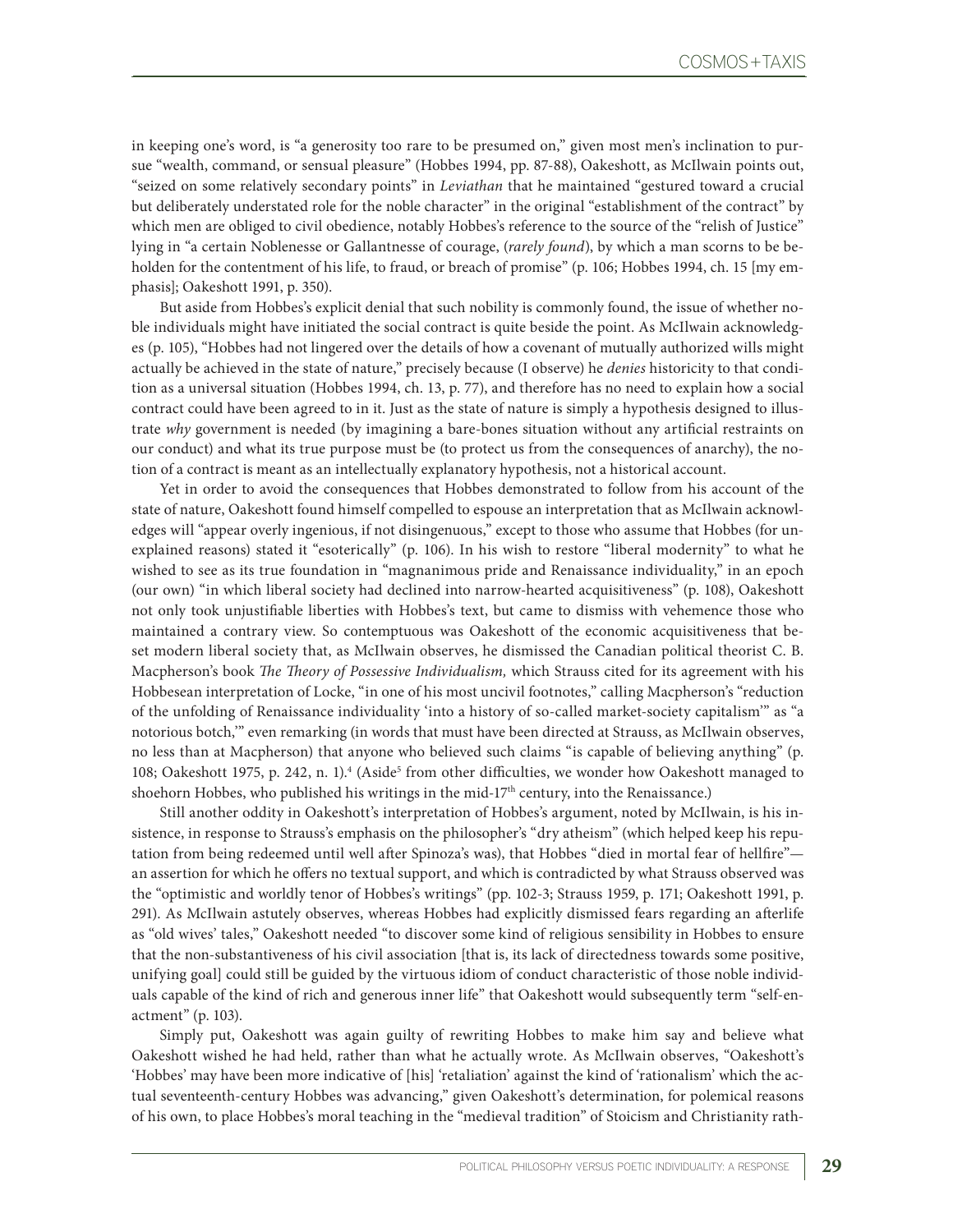er than view it as a critique of Aristotle's "theory of the passions" (pp. 94-5). Indeed, in contrast to Strauss's repeated emphasis on the need to understand a serious author's thought as he understood it himself, rather than quickly assuming that we readers grasp it better than he did, Oakeshott, as McIlwain points out (p. 100), in his Introduction to *Leviathan*, suggested that Hobbes's failure to appreciate his indebtedness to a "tradition" would have required him to see "the link between scholasticism and modern philosophy which is only now becoming clear to us."

Instead of taking seriously Hobbes's claim to be the true founder of political science, McIlwain explains, Oakeshott "maneuver[ed] to depict" that science in a "quainter, more imprecise, and (almost) medieval sense," lying somewhere "between medieval and modern science" (p. 98).<sup>6</sup> But as Strauss remarked in the essay in which he cites Hobbes's barely concealed atheism, "[o]ne cannot ignore Hobbes"—that is, the real Hobbes rather than a softened, imaginary, traditional one—since he "ushered in" "the modern type" of social doctrine, focused on power (culminating in Nietzsche's doctrine of the will to power), "with impunity," lest we lose sight of the grounds of our own commonly held beliefs (Strauss 1959, p. 172). In contrast, Oakeshott's unsubstantiated attribution of religious dread to Hobbes, just to ground his own wished-for vision of noble Christian souls informally guiding a liberal society, can only blind us to our situation.

In the end, while McIlwain acknowledges the likelihood "that Strauss's reading of Hobbes shows Oakeshott's reading to be (at certain points) untenable," but that Oakeshott may not even have intended "to provide a merely textually faithful commentary" on Hobbes's writing, he understates the difficulty by downplaying the significance of this difference, holding that the more "profound divergence of Strauss and Oakeshott" concerned "the implications of modern morality for political life and the relation of this political problem" to what Strauss (1953, p. 323) referred to as "the status of 'individuality' in modern thought" (p. 109). For Strauss, unlike Oakeshott, the process of dissecting the grounds of our present crisis began with a meticulous effort at reconstructing its true intellectual sources, as well as the classical alternative to them.

More needs to be said here about two interrelated aspects of Oakeshott's position: (1) the nature of his "non-substantive" vision of political society whose tone is nonetheless set by aristocratic lions, including its unacknowledged Kantian foundation, and (2) his vision of the noble, "self-enacting" individual who is to flourish in, and supply guidance to, that society.

# OAKESHOTT'S QUEST FOR "SELF-ENACTMENT"

With reference to the first of these points, McIlwain explains that "Oakeshott recognized that human society is perennially drawn toward 'the unity of politics and religion'" and hence would always stand in need of "skepticism" to "recall political activity from the religious 'frontier,'" since "only when the City of Man is viewed in these skeptical, non-substantive terms" does "the autonomy required for moral conduct becom[e] possible," just as (in Oakeshott's understanding) the religious believer "is not only necessarily left to subscribe to his obligations as best he may but can do so only in self-chosen actions, in contrast to a divine Will to which he must submit" (p. 178; Oakeshott 1975, p. 158). In support of his notion of political skepticism, in the sense of anti-utopianism, Oakeshott cites Augustine, while acknowledging that he was hardly a skeptic when it came to religion. But in reality, Oakeshott's conception of a non-substantive politics (p. 178), in which government abstains not only from prescribing adherence to particular religious doctrines, but also from directing citizens to specific morally preferred modes of conduct, in the name, not of civic peace (as with Hobbes), but of morality itself, reflects the underlying, if indirect, influence of Immanuel Kant (see p. 180 on Oakeshott's belief that the compulsion of law seems "the very negation of morality [understood as self-chosen actions"]; also p. 190 for reference to Oakeshott's endeavor to steer a course between Kantian and Hegelian conceptions of morality, as described by Terry Nardin). Oakeshott found an interpretation of Hobbes that "identifies moral conduct with prudentially rational conduct" based on fear to be "unacceptabl[e]" (p. 105)—despite this being the way that Hobbes in fact defines morality in the opening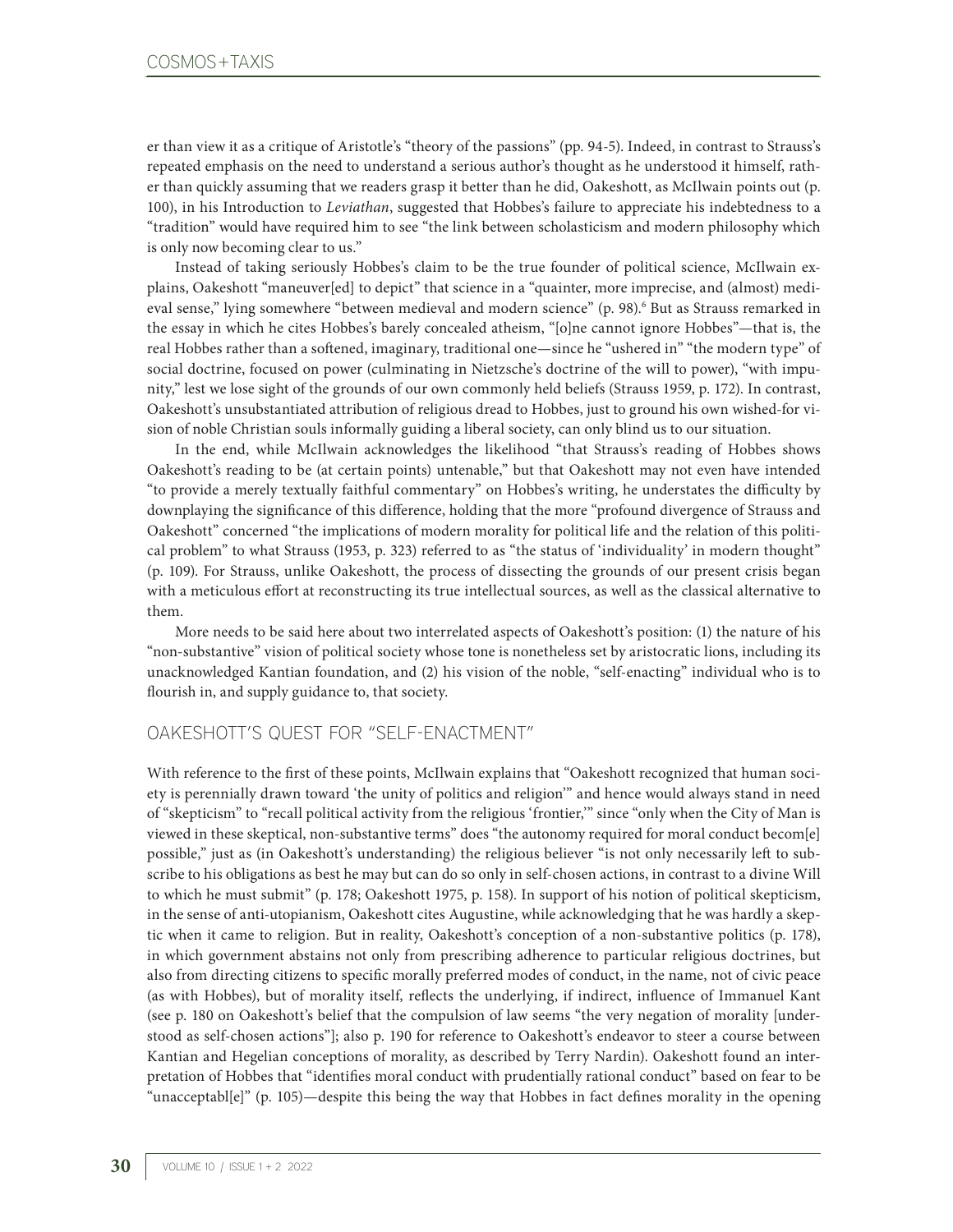paragraph of his treatment of the subject: "those qualities of mankind that concern their living together in peace and unity" rather than conflict (Hobbes 1994, p. 57).

In contrast to the alleged "botch" of "contracting" what he calls "the early years of modern European history" "into a history of so-called 'bourgeois market-society capitalism,'" Oakeshott insisted on tracing the roots of the modern principle of "personal autonomy" at least as far back as the twelfth or thirteenth centuries (Oakeshott 1975, pp. 236, 239-40). He identified the "classic expression" of the supposedly new tendency to view every aspect of life (both practical and theoretical), including even religion, as "an assemblage" of freely chosen "opportunities for self-enactment" as Montaigne's *Essais* (p. 240). But this entire notion of life as a process of self-enactment is not one that I am aware can be found anywhere in Montaigne's writing. (I doubt that the term has any provenance prior to the twentieth century.) Montaigne indeed initially claims that his monumental book is merely a self-portrait meant for his friends and relatives, but the most superficial survey of the work's contents demonstrates the irony of that claim. (See Schaefer 1990, ch. 1, pp. 3-5, 19-22, with the studies by Ballaguy and Marcu cited at n. 43). Nor does Oakeshott display any awareness of the connection between Montaigne's repeated profession of love for liberty and the liberalism of Locke, having claimed that such elements of Lockean liberalism as "democracy, parliamentary government, progress, discussion," and the "ethics of productivity" would have seemed "worse than slavery" to the Périgordian (p. 88; Oakeshott 2007, p. 59; for Montaigne's advocacy of republicanism, scientific progress, free discussion, and economic freedom, see Montaigne 1958, I.3.12; I.22; I.23.85; III.3; III.7.700; III.13.817-18; Schaefer 1990, chs. 3-6, 12-13.). So preoccupied is Oakeshott's Montaigne with self-enactment that he has no concern with political life, or even with philosophizing, at all. (See Coats 2000, p. 17, on the difference between Montaigne's praise of conversation and argument as a means of advancing towards the attainment of truth and Oakeshott's "stylized" view of it as "purged of any purposes" other than delight in the activity itself; Oakeshott 1991, p. 489.) In sum, Oakeshott presents readers with a dilettantish Montaigne who is no less fabricated than his Hobbes. (He even attributes to Montaigne the same terror of death that he wrongly associated with Hobbes [pp. 101-2; Oakeshott 1991, p. 291], when the essayist repeatedly seeks to dissuade readers from such a preoccupation so as to reduce their susceptibility to Christian superstition [Montaigne 1958, I.14.33-7; I.20.; II.6; III.12.802-8; Schaefer 1990, ch. 10]).

In view of Oakeshott's elevation of dilettantism over the concern either with achieving practical political goals or with the pursuit of truth, it is not surprising that his denunciation of the subsumption of "high culture" under an educational system aimed at serving the interests of "the productive masses" lent itself to suspicions of outright snobbery, as McIlwain reports (p. 52). As previously noted, Strauss was at one with Oakeshott in seeking to preserve the ideal of classical, great-books-based education amid the thoughtlessness often found in modern democratic society. But Oakeshott, unlike Strauss, exhibited a curious fixation on the alleged corruption of the medieval ideal of a university through the mere introduction of practical studies. McIlwain reports that Oakeshott was "only too aware that the fear of having to conscript technologically ignorant and incompetent soldiers was a major impetus for the implementation of mass education by the European states of the early modern period" and decried the "enthusiasm for peacetime mobilization" (pp. 51-2): but why should the establishment of widespread, practically-oriented training have constituted by itself a threat to the survival of liberal education? (Would Oakeshott have preferred that British soldiers remain incompetent? Or that ordinary people be deprived of the sort of technical education they needed in order to advance in life and make a useful contribution to society?) In a review McIlwain quotes from the 1940s, Oakeshott observed that "in war, all that is most superficial in our tradition is encouraged merely because it is useful, even necessary for victory" (p. 52); but what was the alternative? (Contrast Strauss's acknowledgment, in the concluding paragraph of his *Thoughts on Machiavelli*, that even the classical political philosophers "were forced to make one crucial exception" to their general opposition to "inventions" that might engender "political or social change": "[t]hey had to admit the necessity of inventions pertaining to the art of war," in this respect providing grounds for Machiavelli's critique of their practical conservatism (Strauss 1958, pp. 298-9). While far from a Machiavellian, Strauss was readier than Oakeshott to acknowledge the necessity of accommodating the realities of practical political life).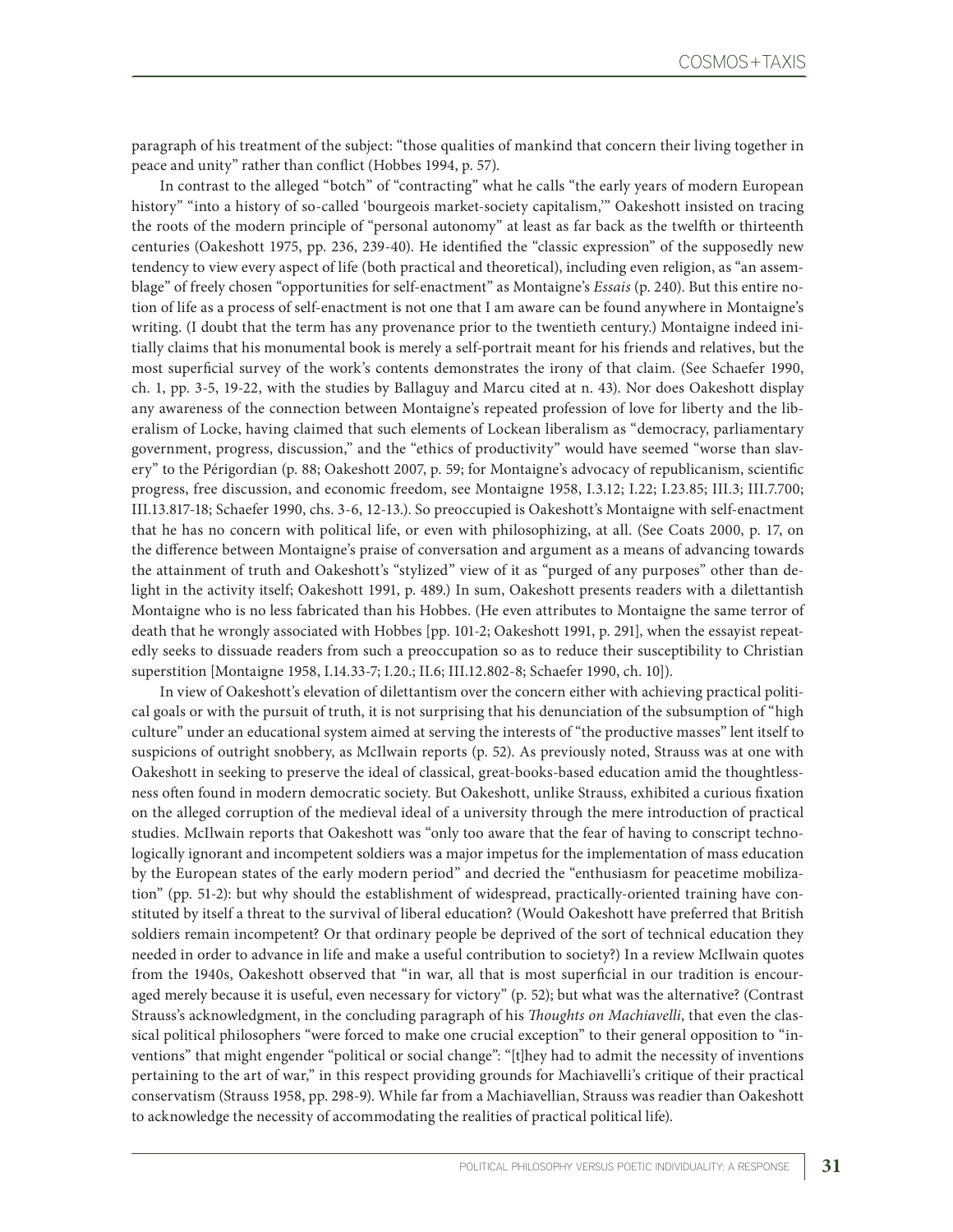For Strauss, unlike Oakeshott, liberal education was far from an exercise in public "self-enactment." To the contrary, while distinguishing, as Oakeshott did, between liberal education and that which is based on "machines," Strauss held that liberal education "shuns the limelight" precisely because it "seeks light," that is, understanding (Strauss 1968, p. 25). And far from regarding the self-enacting gentleman as the exemplar of liberal education, Strauss remarked that "the ultimate justification for the distinction between gentlemen and nongentlemen is the distinction between philosophers and nonphilosophers," and that one of the redeeming benefits of the "increasing abundance" brought about by modern technology is that it made it "increasingly possible to see and to admit the element of hypocrisy which had entered into the traditional notion of aristocracy," which served practically as a mask for oligarchy, with the promise (in the earlier, liberal wave of modern political philosophy) of "abolish[ing] many injustices" (Strauss 1968, p. 21). While Strauss shared Oakeshott's concern for the effects of the reorientation of science towards technology on liberal education in the modern era, his fear was not that the "rearranging" of the educational system to accommodate the demands of modern democracy would endanger "the morality of individuality" (p. 51; Oakeshott 1989, p. 152), but that the severance of science from philosophy—with the former now elevated over the latter—entailed the replacement of "the fruitful and ennobling tension between religious education and liberal education" with "the tension between the ethos of democracy and the ethos of technocracy," culminating in the denial that there can be rational knowledge of what are called "values" (entailing the nondemocratic rule of supposedly neutral "experts"). Consequently, in Strauss's view, "[s]cientific education [was] in danger of losing its value for the broadening and deepening of the human being" (Strauss 1968, pp. 22-3). (Contrary to McIlwain, p. 54, Strauss, unlike Oakeshott, expressed no "desire to free the universities from the practical tasks they [had] been shackled with": it didn't bother Strauss in the least that while housing one of America's leading undergraduate colleges as well as the Committee on Social Thought and other often-distinguished graduate liberal-arts departments, the University of Chicago, where he taught for two decades, also incorporated schools of law, medicine, social work, and business administration—none of which, with the possible exception of the first, had any connection to its liberal arts programs.)

Oakeshott's disparagement of learning that was directed towards practical utility extended much further, as McIlwain recounts, in *On Human Conduct* (1975)*.* In his endeavor to elevate a purely aesthetic, "poetic" mode of conduct over practical considerations of any sort, Oakeshott disparaged the ancient poets because they aimed at "communicating practical and ancestral wisdom." (Contrast Strauss's high regard for the comic poet Aristophanes, on account of his politico-philosophic wisdom: Strauss 1966; and his lengthy study of the Epicurean poet Lucretius, who "restor[ed] the union of philosophy and poetry" [Strauss 1968, p. 134]). Again in contrast, Oakeshott admired the "contemplative delight" with which he maintained "the invading Romans" regarded Greek temples and statues, precisely because they lacked any religious "significance" for the conquerors (Oakeshott 1991, p. 532; compare Nietzsche's scathing judgment of such a view of "culture" [Nietzsche 1980, sec. 4, distinguishing genuine culture that gives meaning to a people's life from mere "knowledge about culture"; also sec. 7 on the consequences of a "historicizing" view of Christianity]). Oakeshott represented the very disposition to regard poetry as offering "a guide to conduct" or a repository of wisdom as misguided: even while acknowledging how the desires and judgments of French and English youth had been shaped, respectively, by Racine and Shakespeare, he denied the presence of any serious thought behind that shaping (Oakeshott 1991, pp. 532-6).

Remarkably, McIlwain observes, the relation of Oakeshott's conception of poetry to his "conservatism" is exemplified by his account of *fishing* "as an activity which may be engaged in, not for the profit of the catch, but for its own sake." Even though even fishing requires "some measure of practical completion . . . Oakeshott believed that a poetic sensibility and conservative disposition prevent play from declining into mere 'recreation' and 'relaxation' from work." But McIlwain properly alludes to the limitation of this outlook, noting that earlier in life Oakeshott had appreciated the truth of the philosopher R. G. Collingwood's observation that "style without substance is dilettantism" (p. 140). It remains unclear to me, however, how McIlwain thinks that the mature Oakeshott succeeded in overcoming the "polemical emptiness of aestheticism" in a way that distinguished his position from the "formalistic dilettantism" of Kojève (who held that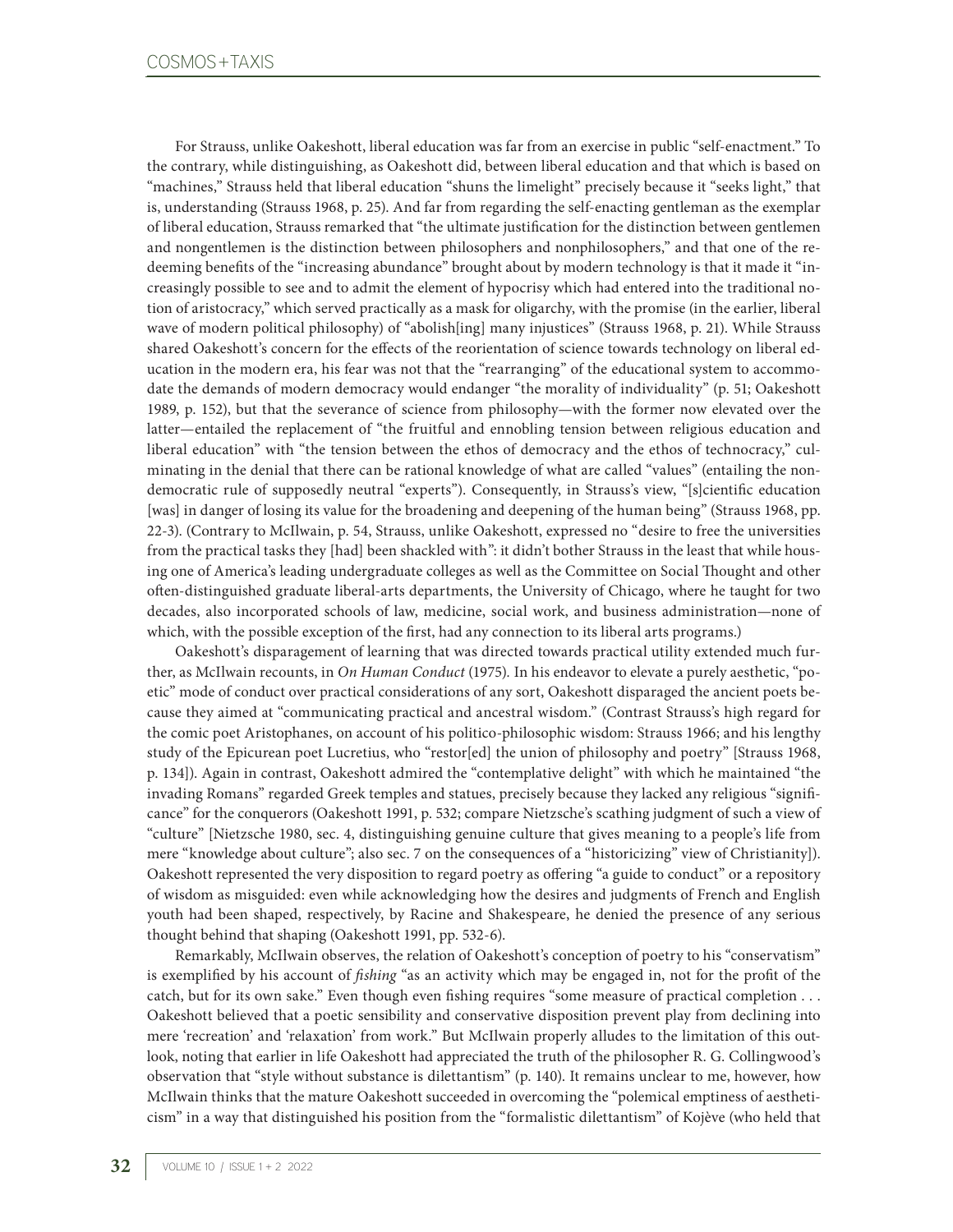at the end of history, while human beings "would continue to enjoy art despite the disappearance of philosophy [thanks to the universal realization of objective truth] and the human significance of activity," they "would construct their edifices and works of art as birds build their nests and spiders spin their webs," that is, out of mere instinct or habit, without meaning (p. 141).

### OAKESHOTT, STRAUSS, AND THE "UNIVERSAL, HOMOGENEOUS STATE"

By comparison with Oakeshott, Strauss, as McIlwain demonstrates in Chapter 6 of his book, took the threat of the universal homogeneous state more seriously, while recognizing (contrary to Oakeshott) its Hobbesian roots. McIlwain perceptively notes the link between Strauss's "first American book," *On Tyranny*, a study of Xenophon's *Hiero,* and his later *Thoughts on Machiavelli,* inasmuch as the *Hiero* in Strauss's account "presents ancient political philosophy at its 'point of closest contact' with the modern alternative" founded by the Florentine. *On Tyranny* occasioned a lengthy review (invited by Strauss) by Kojève, subsequently included along with a response by Strauss when the book was republished. As McIlwain observes, Kojève's challenge to the Xenophontic or classical understanding of tyranny reflected his Hegelian assumption that perfect wisdom was available only at the end of history. And Strauss in turn "understood Kojève'a Hegel to be something of a Hegelianized Hobbes" in that "the triumph of the modern understanding of reason" as Kojève represented it "would be the metaphysical equivalent of the advent of [Nietzsche's] last men," individuals who had fully imbibed Hobbes's position that the only objective human good was self-preservation and hence freedom from conflict, the full achievement of which would require what Kojève himself called "the suppression of opposition" (pp. 118-120).

In opposing Kojève's world-view, as McIlwain notes (p. 128), Strauss believed that "the continuation of politics" and hence of political freedom was inherently linked to the preservation of philosophy. By contrast, as McIlwain subsequently observes, Oakeshott's own reversion to "the mode of poetry" (linked to a supposed "Judaic-Christian-Augustinian tradition") seemed to ignore "the nihilistic implications of … the story of the technological Hobbesian being freed of its practical tasks" in Kojève's vision of humanity's completion (pp. 138-9). How different is Oakeshott's depiction of fishing as an exemplary conservative "ritual" if performed solely for "its own sake" from Kojève's elevation of the "snob" who "transcends his animal nature" at the end of history only by exemplifying a pure "form," "opposed . . . to content of any sort" (pp. 140, 142)?

### OAKESHOTT'S "AUGUSTINIANISM"

There remains to be considered what McIlwain portrays as Oakeshott's "Augustinianism," which he represents as the key to understanding Oakeshott's account of "the crucial contribution which Hobbes offered to the moral life" (p. 177). In reality, (see note 2), Oakeshott's attribution to human beings of an innate "moral depravity" that parallels Augustine's notion of original sin, for which civil association is the necessary remedy, flies in the face of Hobbes's denial of any such inherent human sinfulness. He represents government rather as a remedy for the miserable condition in which "nature" has left us (1994, ch. 13, p. 76-77). Moreover, while Oakeshott opposed the Enlightenment project of "displacing" religion, he shared what he believed to have been Hobbes's more limited aims of "remov[ing] religious 'enthusiasm' from politics" an alliance of "political skepticism … with personal faith" that he claims had been shared by "all *informed*  Christians … since the time of Augustine or Paul," if not from Jesus himself (p. 179, emphasis added). (The word I have italicized indicates the question-begging character of the claim.) Yet Oakeshott's advocacy of the separation of religion from public life was motivated neither by Christian piety nor by wishing "to secure a public role for scientific knowledge," but rather, McIlwain explains, "to secure freedom and completion for the self" along with providing "public space for a variety of self-enactments" (p. 181). Where in Augustine's own writings is any such goal stated?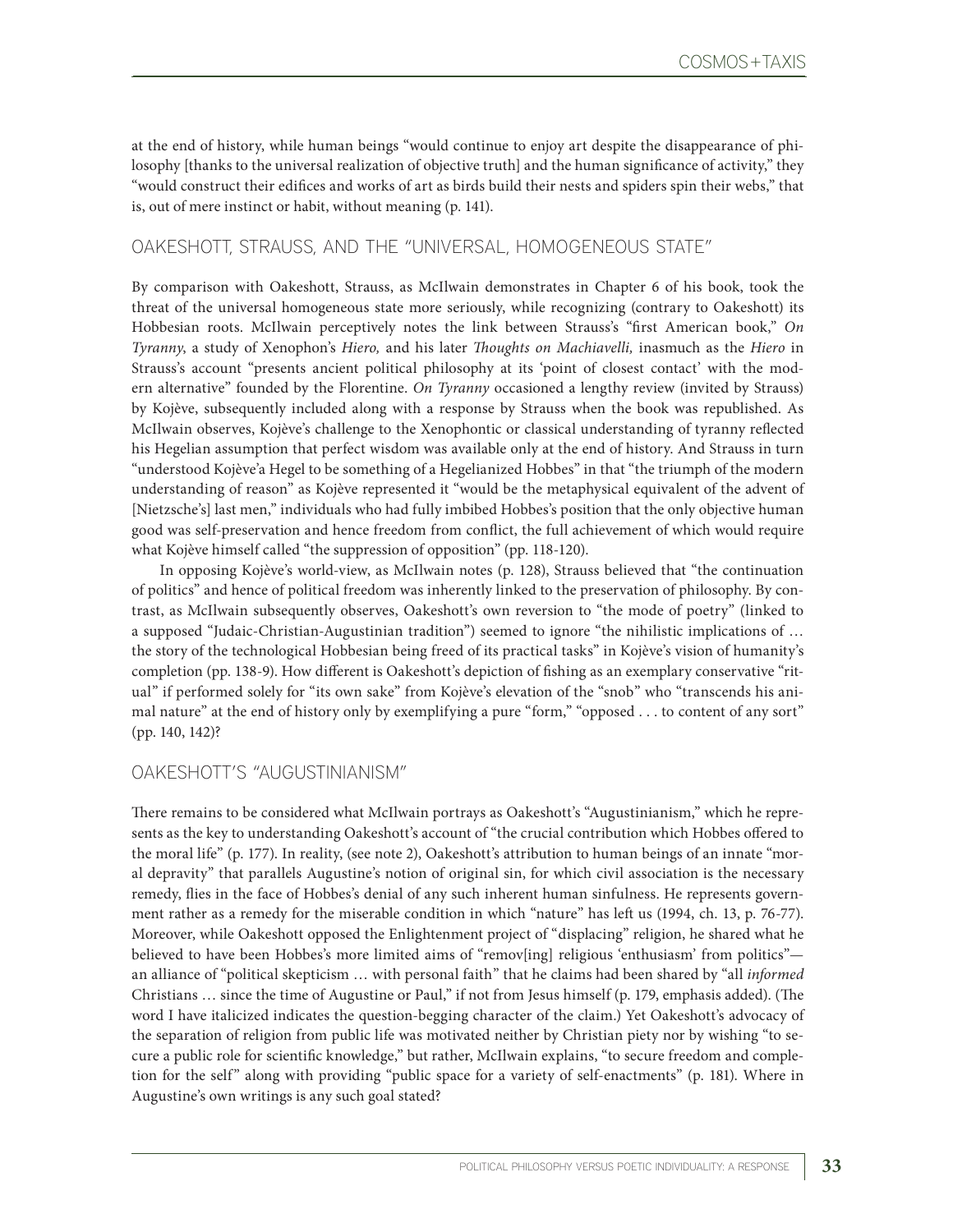Far from being animated by Augustinian faith, Oakeshott's "self," McIlwain observes, "for[egoes] any supernatural hopes or expectations." McIlwain "use[d] his flexible understanding of the historical identity of Christianity to adapt a *pagan* worldview . . . almost a City of God *contra* Augustine, in which grace is 'reconciliation to nothingness'" (first emphasis mine) (p. 182). While McIlwain maintains that Oakeshott's "celebration" of such assorted "ironic, existential, religious, and poetic heroes" (as he conceived them) as Don Quixote, Montaigne, and Nietzsche makes his seemingly "eccentric" readings more "coherent," by demonstrating that his sensibilities "placed him not in Athens, but Jerusalem" (p. 182), his collection of such models tends rather to blur the fundamental tension between Athens and Jerusalem (a central concern of Strauss's, as McIlwain acknowledges at p. 200) rather than offer greater clarity about either alternative.

For Strauss, neither the choice for philosophy (Athens) nor for faith (Jerusalem) was a matter of personal "sensibility," let alone "self-enactment," while (I observe) an earthly "City of God" was no more faithful to the Biblical tradition than was Oakeshott's reduction of Judaism to "will and imagination," let alone his view of religion as "the willful completion of a self" (pp. 183-4; cf. p. 192, citing Corey Abel's "justified" doubt that Oakeshott's vision of an entirely earthly City of God, unsupported by revelation, left him "in any meaningful sense Christian"). Most important, what McIlwain describes as Oakeshott's concern to ward off the "threat" to "the creative principle" posed by "the Socratic tradition of philosophizing" and his preference for the "solid manliness" of the "cave dwellers" (from Socrates' allegory in Plato's *Republic*) over the quest to transcend the cave of inherited opinion (pp. 185-6) sets him clearly at odds with Strauss's endeavor to revive Socratism.

Not only was Oakeshott, as these remarks indicate, far more a mythmaker than a philosopher; his wish to encourage those who lack the capacity to participate actively in the process of myth-formation "to embrace their position inside the vision of those of greater will and imagination rather than face the 'dreadful insomnia' or 'nightmare' of wakefulness" (p. 184) is radically antidemocratic (despite his ostensible wish to "diffuse aristocracy downwards" on the basis of his idiosyncratic reading of Hobbes, so as to reverse "the servile cast of modern thought" [p. 188]). And it ran directly contrary to what had traditionally been understood as the purpose of liberal education, i.e., the education that equips its recipient to live as a genuinely free human being and citizen, even if not a philosopher (Cf. Strauss 1968, ch. 1). When it comes to Oakeshott's intention to ensure the passive acceptance by most people of the myths created by thinkers like himself, we must ask, *Quis custodiet ipsos custodes*?

While neither Hobbes nor any other serious thinker ever denied the need for political authority to regulate human conduct (cf. Locke's description of law as a "hedge" that defends rather than destroys our effectual freedom: Locke 2019, II.57, pp. 305-6), it is difficult to comprehend Oakeshott's belief (as described by Paul Franco) that "it is Reason, not Authority, that is destructive of individuality" (p. 189). Whatever the value we place on individuality (however that term is understood), the proposition can be accepted only if we identify reason with the narrowly instrumental rationality of Hobbes, an identification that Strauss (following Nietzsche) challenged: there is no way to prove that a life devoted to self-preservation is more rational than one aimed at honor, piety, or wisdom. Despite Oakeshott's endeavor to transcend modern rationalism by subsuming it under poetry, it appears that he, no less than Carl Schmitt (as Strauss demonstrated) in his own reading of Hobbes), remained its prisoner. The result was not only the underestimation of the capacity of philosophic inquiry (as attested by Plato, Aristotle, and their successors) to supply the ground of a meaningful life, but also an exaggeration of the opposition between philosophy and (thoughtful) poetry. As the variety of characters, opinions, and outlooks portrayed in Plato's dialogues exhibits, reason, understood as the unending *quest* for truth, rather than (as with Hobbes or Hegel) the claim to certain knowledge about the whole, in no sense suppresses human diversity, or what Oakeshott preferred to call individuality.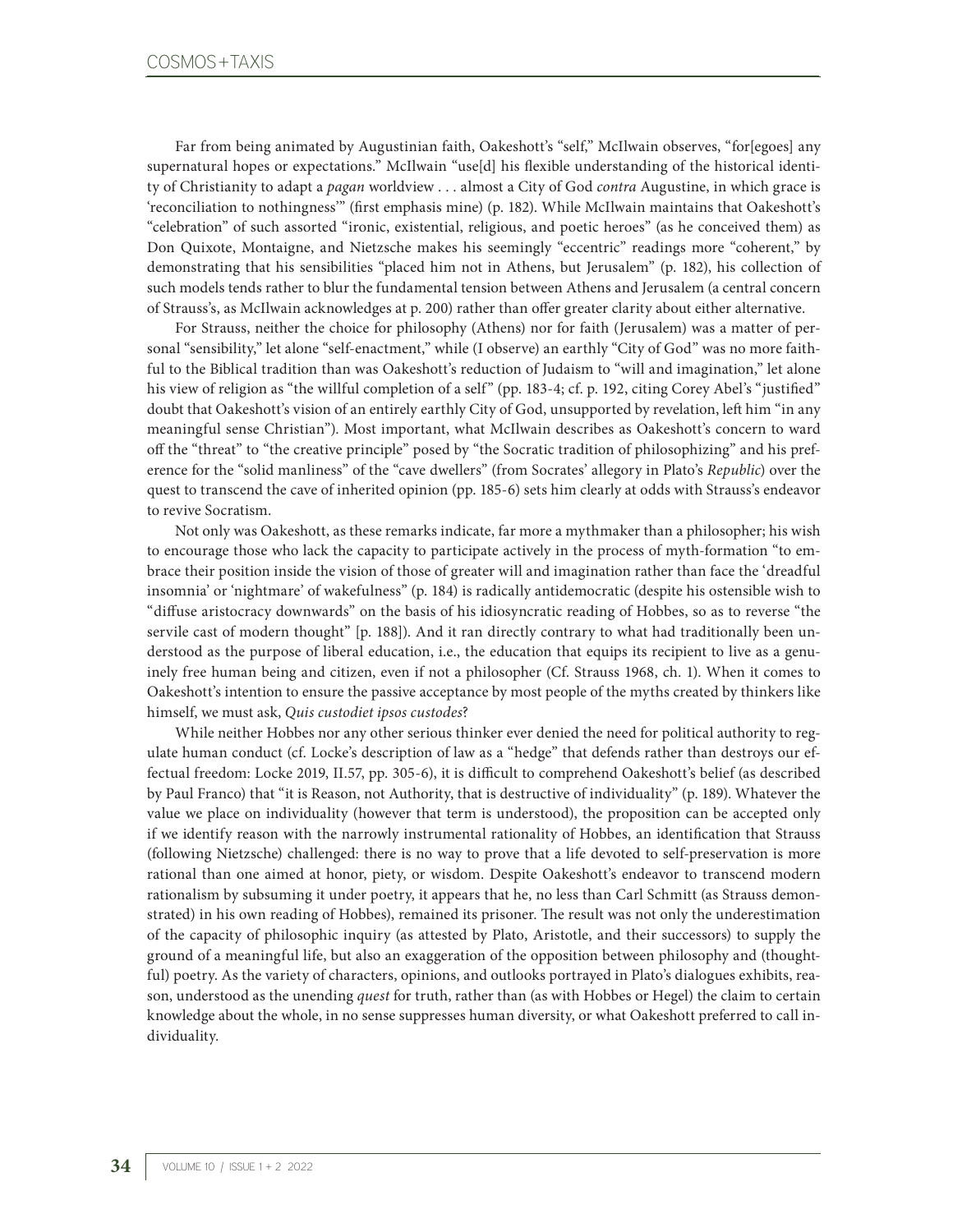# PHILOSOPHY VS. "MYTH-MAKING"

David McIlwain has labored impressively to articulate the rival visions of Strauss and Oakeshott, and their relation to such major twentieth-century thinkers as Kojève and Heidegger, in a thoughtful and balanced way. But in his Conclusion, where he attributes "the genius of both men" to their having provided "a central and defensible place in their thought for traditional inheritances [hence their 'conservatism'] without ever abandoning their commitment to enlightenment and renaissance" (p. 199), I believe he substantially overstates Oakeshott's achievement, by comparison to that of Strauss. Contrary to McIlwain (p. 200), Oakeshott can hardly be said to have achieved a "renewal of Christian religion as a civilizational grounding," given the liberties he takes with Augustine (just as he did with Hobbes), and the manifestly worldly character of his version of Christianity. Even less credible is the criticism McIlwain attributes to Oakeshott of Strauss for "overlooking" "the myth of original sin" in his treatment of Hobbes (p. 201), since (as I have noted) Hobbes espouses no such doctrine. While McIlwain rightly applauds Strauss and Oakeshott for their resistance to "perfectionist and millenarian fantasies," preferring in their *practical* politics a "good-natured and liberal muddling through," it should be noted that even in this respect, Oakeshott was less than fully consistent, since at the conclusion of his essay on "Political Education," he represents his view as an extension of John Stuart Mill's "theory of human progress," suggesting a greater confidence than Strauss expressed in the progressivist "philosophy of history" (Oakeshott 1991, p. 69).

McIlwain plausibly portrays the "opposing visions" of Strauss and Oakeshott as reflecting the millennia-old rivalry (as alluded to in Book X of Plato's *Republic*) between the claims to supremacy of philosophy and poetry (pp. 204-6). What this account omits to consider, however, is how far a genuine renaissance of civilization can be grounded on a process of *mere* myth-making, designed to satisfy a particular thinker's taste for the enhancement of "individuality," as opposed to a *philosophically informed* poetry, as practiced not only by Plato, Aristophanes, Lucretius, and Shakespeare but also (for instance) by Strauss's preferred novelist Jane Austen (p. 202), or by a series of thoughtful American novelists (see Zuckert 1990; also Alvis and West 2000). Contrary to Oakeshott, it is not the function of poetry at its highest to enclose us in a cave, but to extend both our thoughts and our sympathies to the broader world we inhabit while elevating our aspirations. Nor would such an enclosure be conducive to the preservation of the political liberty and constitutional government such as Strauss and Oakeshott both valued.

### NOTES

- 1 All page references that are not accompanied by a source title, as in the above citation to p. 110, are drawn from McIlwain 2019.
- 2. Already in his 1946 "Introduction to Leviathan," Oakeshott downplayed Hobbes's originality, asserting that his political philosophy instead "reflected the changes in the European political consciousness which had been pioneered" by "theologians of the fifteenth and sixteenth centuries" (Oakeshott 1991, p. 278).
- 3. In this respect it seems to me that Oakeshott's attempt to introduce a concern with honor or recognition as a primary motive underlying the establishment of civil order constitutes a "Hegelian" reading of Hobbes, more than (as McIlwain contends, p. 118) a "Hobbesian Hegel."
- 4 A sympathetic interpreter of Oakeshott's thought, Wendell John Coats, similarly finds implausible Oakeshott's claim that Hobbes "understood human beings as creatures more properly concerned with honour than with either survival or prosperity" (Coats, 2000, p. 60, citing Oakeshott 1975, p. 125).
- 5. Strauss's realism also entailed rejecting the utopian (or dystopian) proposal of followers of Kojève for a "world state" as a solution to the problem of war in the atomic age (130; cf. 201).
- 6. In his Introduction to *Leviathan,* Oakeshott even represents Hobbes as "an ally of Plato, Augustine, Aquinas" (Oakeshott 1991, p. 276).